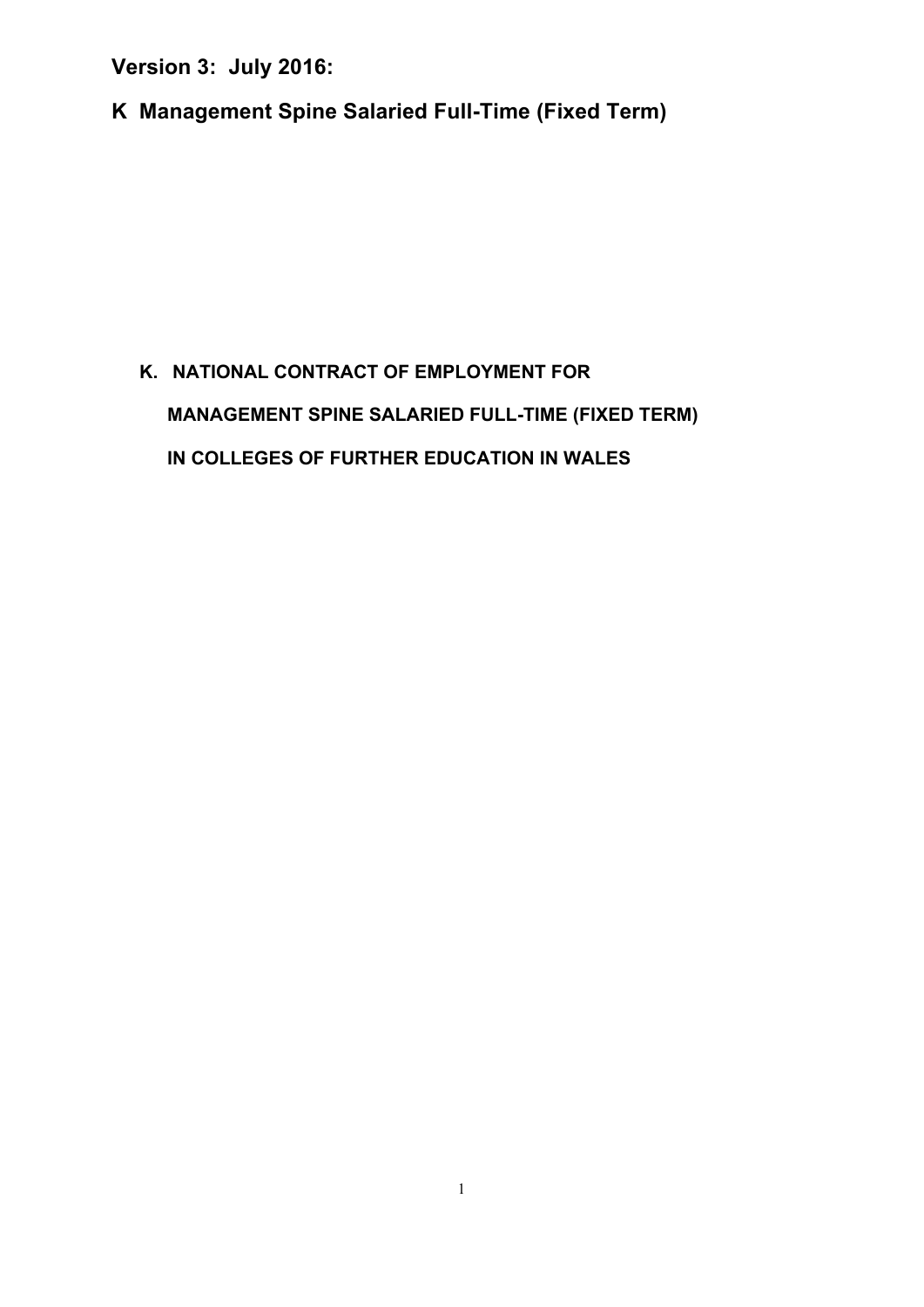# **K Management Spine Salaried Full-Time (Fixed Term)**

**THE EMPLOYER:** [Name and address of Corporation<sup>1</sup>] ("the Corporation")

**THE EMPLOYEE: [**Name and address of Employee**]**

**DATE OF ISSUE**: ………………………………………

#### **1. Date of Commencement**

- 1.1 Your employment commenced /shall commence on  $\lceil \cdot \rceil$  and will continue until  $\lceil \bullet \rceil$ .
- 1.2 Your period of continuous employment [will begin/began] on [ $\cdot$ ].
- 1.3 If you are made redundant your period of service with certain other employers will be aggregated with your service with the Corporation for the purpose of determining your redundancy payment. This is in accordance with the Redundancy Payments (Continuity of Employment in Local Government, Etc) (Modification) Order 1999 as amended from time to time.
- 1.4 Your appointment is made in accordance with the Corporation's recruitment and selection procedures and may be subject to the receipt of a satisfactory enhanced DBS disclosure and two satisfactory professional references.

#### **2. Duration**

The Employment shall commence on [●] and, subject to both the probationary period and termination provisions, shall continue until [●].

#### **3. Probationary Period**

<u> 1989 - Jan Samuel Barbara, margaret e</u>

The first 6 months of your employment will be a probationary period, during which your suitability for the position to which you have been appointed will be assessed. The Corporation reserves the right to extend your probationary period if, in its opinion, circumstances so require. During your probationary period, or at the end of it, your employment may be terminated either by you or by the Corporation on giving one month's written notice. You will be deemed to have passed your probationary period unless you are notified otherwise in writing.

 $1$  Not all colleges have Corporations. In this document the term 'Corporation' includes governing bodies or other supervisory boards.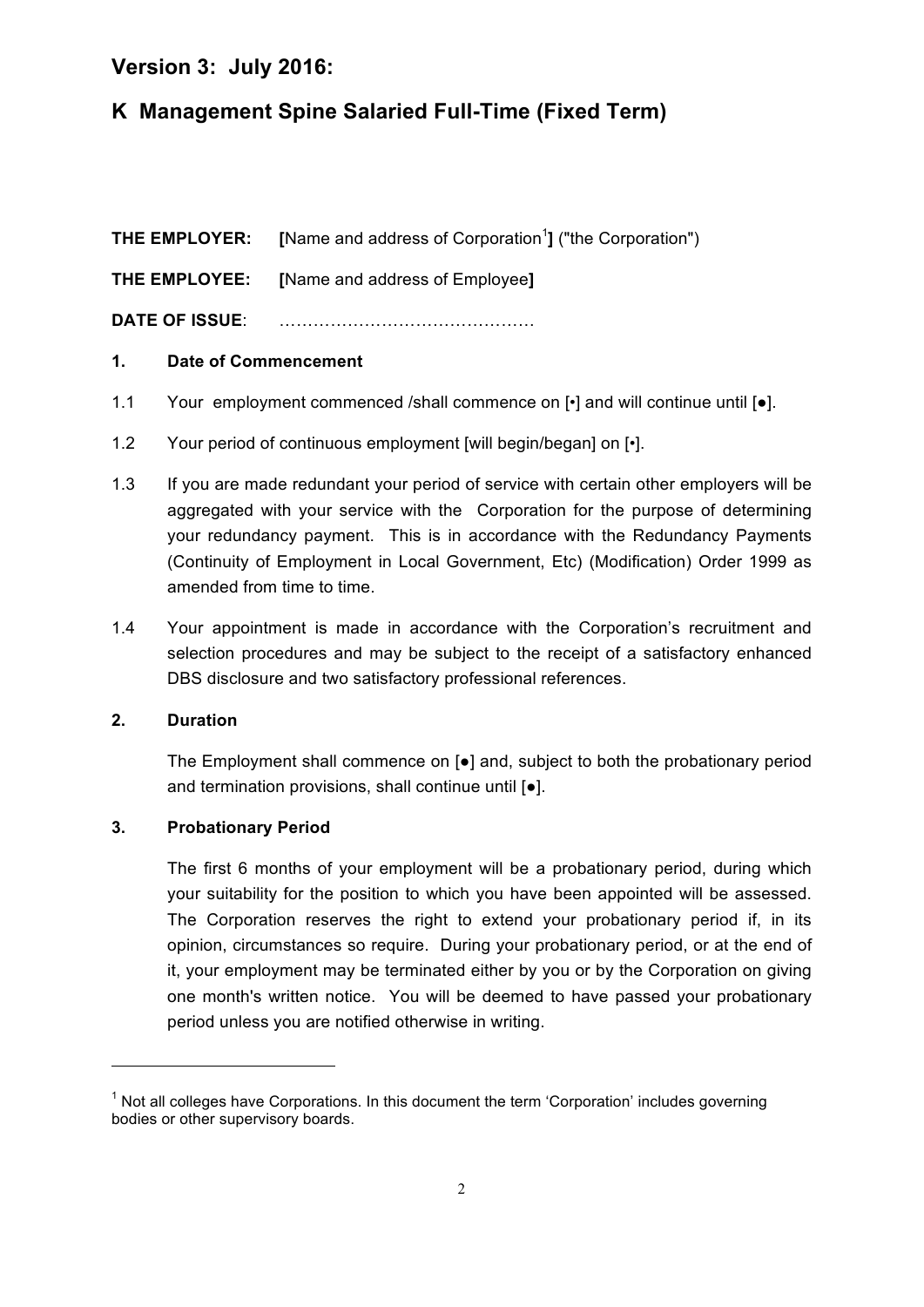# **K Management Spine Salaried Full-Time (Fixed Term)**

#### **4. Duties**

- 4.1 You will be employed as [job title] and your duties are those as specified within your Job Description together with any lawful and reasonable instruction given to you.
- 4.2 You may be required in pursuance of your duties to perform services not only for the Corporation but also for any Subsidiary which the Corporation has or may acquire in the future.
- 4.3 You are expected to work flexibly and efficiently, to maintain the highest professional standards and to promote and implement the policies of the Corporation consistent with the role.
- 4.4 You will be expected to comply with any policies and procedures commensurate with your role which the Corporation may from time to time issue to ensure the efficient operation of its business and the welfare and interests of its students and employees**.**

#### **5. Remuneration**

- 5.1 Your salary will be [£INSERT•] per annum, in accordance with the national pay scale pertinent to your role with your appointment on (grade). Your salary is payable monthly in arrears by direct credit transfer.
- 5.2 Any salary progression will be determined in accordance with the salary scales set out in the national pay scales pertinent to your role.

#### **6. Place of Work**

- 6.1 Your primary place of work will be the Corporation's premises at [INSERT •]. [Your duties will also require you to work at [INSERT] list the locations].
- 6.2 In the event that there is an organisational need to change your primary place of work on an indefinite basis, this will be subject to consultation and agreement with you.

#### **7. Mobility**

- 7.1 There may also be a business need to travel and work on a temporary basis at any premises which the Corporation currently has or may subsequently acquire or at any premises at which it may from time to time provide services. This would be subject to discussion and agreement giving due regard to the following considerations:
	- The location and arrangements for travel and subsistence;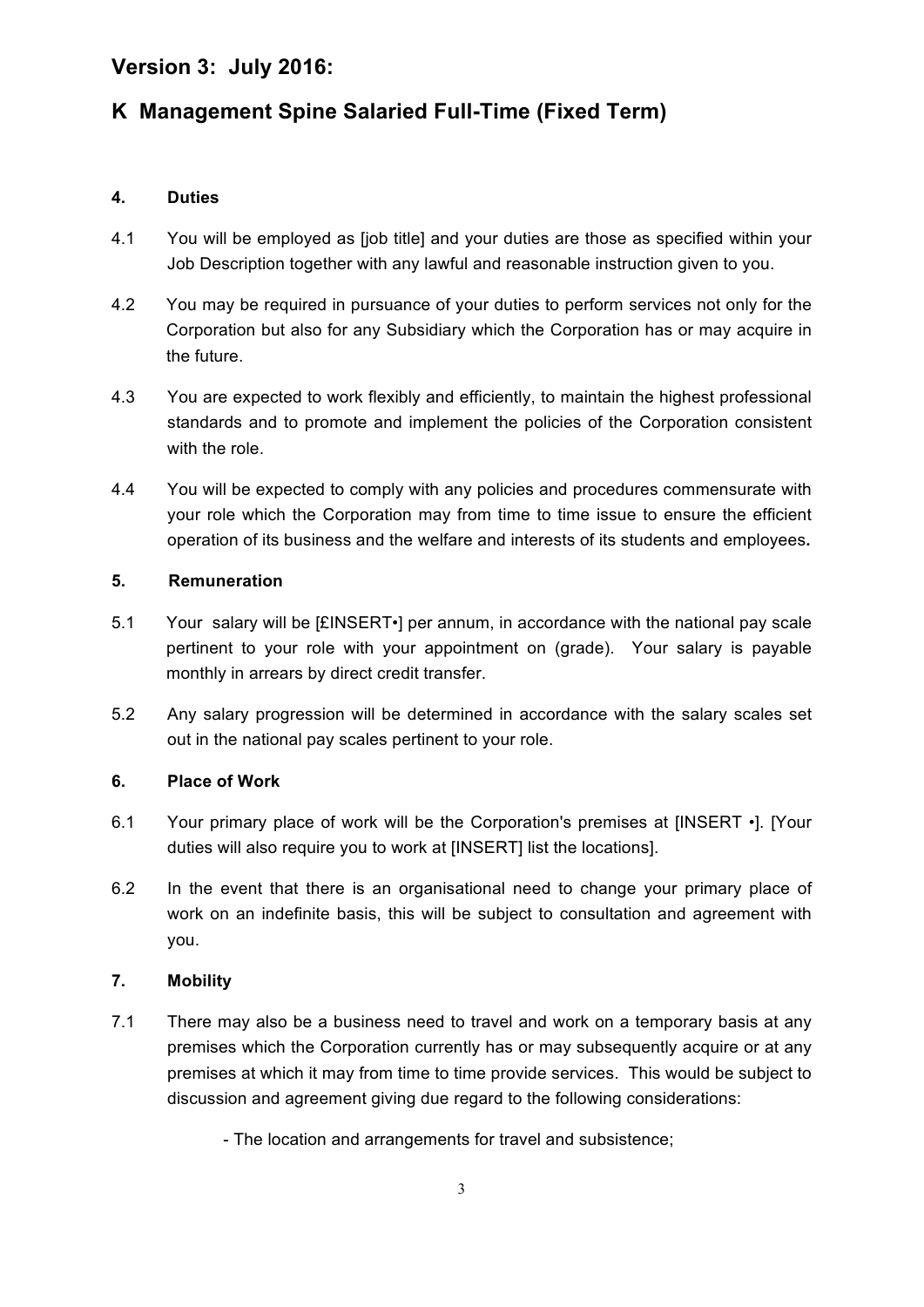# **K Management Spine Salaried Full-Time (Fixed Term)**

- The length of the working day with increased travel time;
- The hours of work;
- The timescale and duration of the proposed arrangements;
- The employee's personal and family circumstances.
- 7.2 From time to time you may be required to travel and work on a temporary basis at locations outside the UK and for a period of no more than 4 weeks subject to the arrangements set out in Clause 7.1.

#### **8. Appraisal and Continuing Professional Development**

- 8.1 You are required to participate in the staff appraisal scheme approved by the Corporation;
- 8.2 You are required to participate in reasonable arrangements for your further training and development.
- 8.3 Full details of the Corporation's policy in relation to Continuing Professional Development can be found at [INSERT link].

#### **9. Requirement for Teaching Qualification**

There is no teaching requirement attached to this post and a teaching qualification is not required.

OR

- 9.1 You are required to teach under this post. You are therefore subject to the teaching qualifications prescribed by the Further Education Teachers Qualifications (Wales) Regulations 2002, as amended from time to time.
- 9.2 The Corporation will review with you, either prior to commencement of employment or shortly thereafter, the qualifications required for the post that you are to fill and will provide such assistance as it deems reasonable to enable you, if required, to secure requisite qualifications. In the event that you fail to secure the requisite qualifications within the period specified in the Regulations, the Corporation may have no alternative but to terminate your employment and to this end the Corporation reserves the right notwithstanding any other provisions of this contract, to terminate your employment by giving notice in accordance with Clause 35.1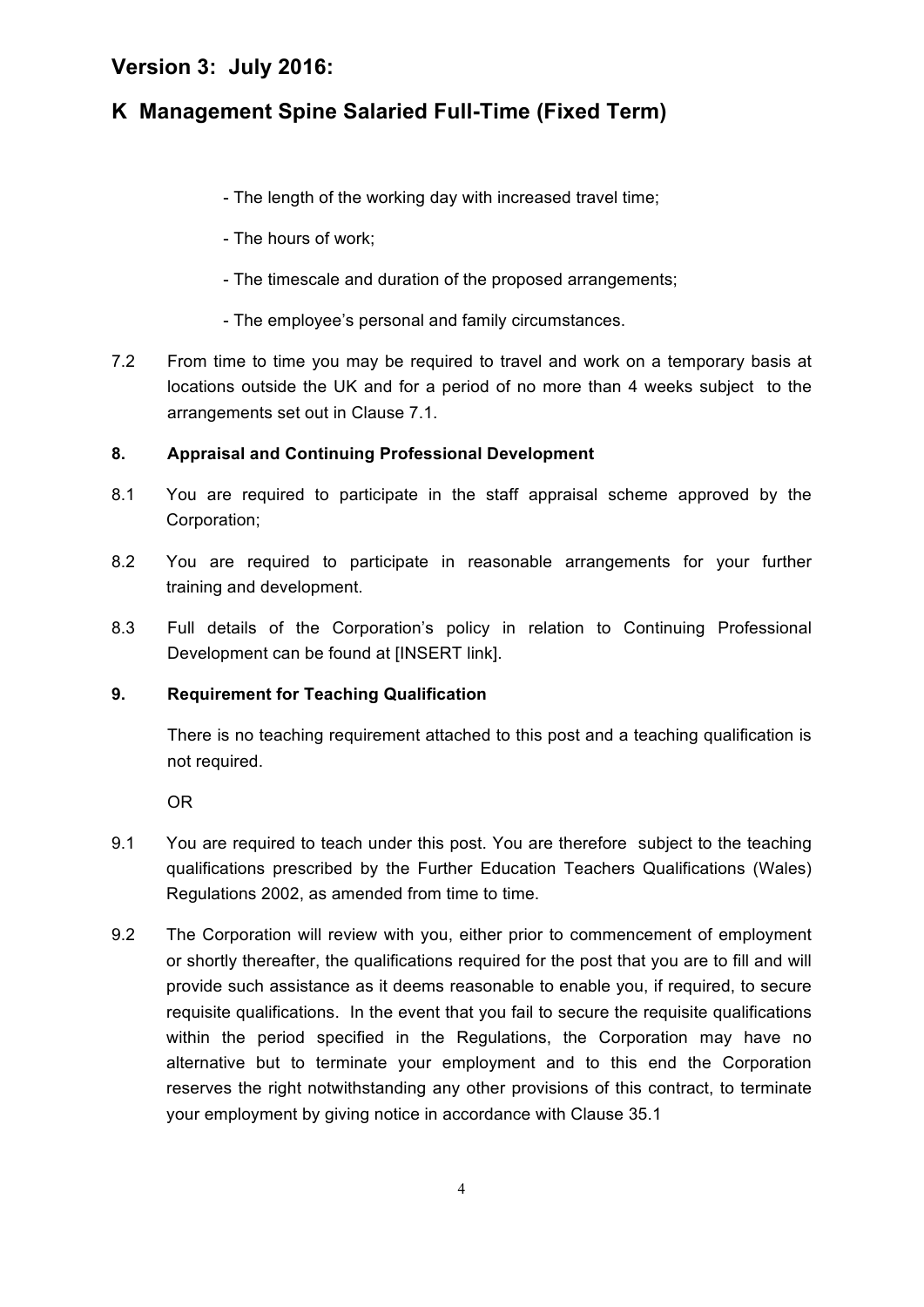# **K Management Spine Salaried Full-Time (Fixed Term)**

#### **10. Working Hours**

- 10.1 You will be expected to work such hours as are reasonably necessary for the proper performance of your duties and responsibilities, with a normal working week of 37 hours. The normal working week is Monday to Friday and in some cases Saturday, by agreement.
- 10.2 You may be required to work additional hours for which you will not be paid overtime. However, any agreed hours in excess of 37 will be covered by time off in lieu (TOIL) arrangements in accordance with the Corporation's policy.
- 10.3 You may sometimes be requested to work on a Bank or Public Holiday, in which case you will be given time off in lieu, should you agree to this, or payment in accordance with the Corporation's policy.

#### **11. Holidays**

- 11.1 You are entitled to 37 days paid annual leave in each holiday year (being the period from 1st September to 31st August), and 8 Bank and Public Holidays normally observed in Wales. Your annual leave will accrue on the basis of  $1/12<sup>th</sup>$  of your annual entitlement for each month of completed service.
- 11.2 The Corporation reserves the right to schedule a number of closure days in the Annual Calendar, in the interest of efficiency. Where the total number of such days do not exceed 5 per annum, you will not be required to use your annual leave entitlement. Where the Corporation schedules more than 5 such days per annum, days in excess of 5 must be taken as part of your annual leave.
- 11.3 The timing of all holidays is subject to the agreement of your line manager. You are required to submit an outline schedule of any significant holidays, where possible before 31st October in any holiday year.
- 11.4 If, on the termination of your employment, you have exceeded your accrued holiday entitlement including Bank and Public holidays up to the date of termination, the Corporation will be entitled to deduct the excess from your final salary payment calculated at a rate of  $1/260<sup>th</sup>$  of your salary for each of the excess days. If you have any unused holiday entitlement, the Corporation will require you to take it during your notice period unless it agrees to pay you the appropriate sum in lieu.
- 11.5 If the Corporation terminates your employment, by reason of gross misconduct in accordance with Clause 35.3, any payment due for outstanding holiday entitlement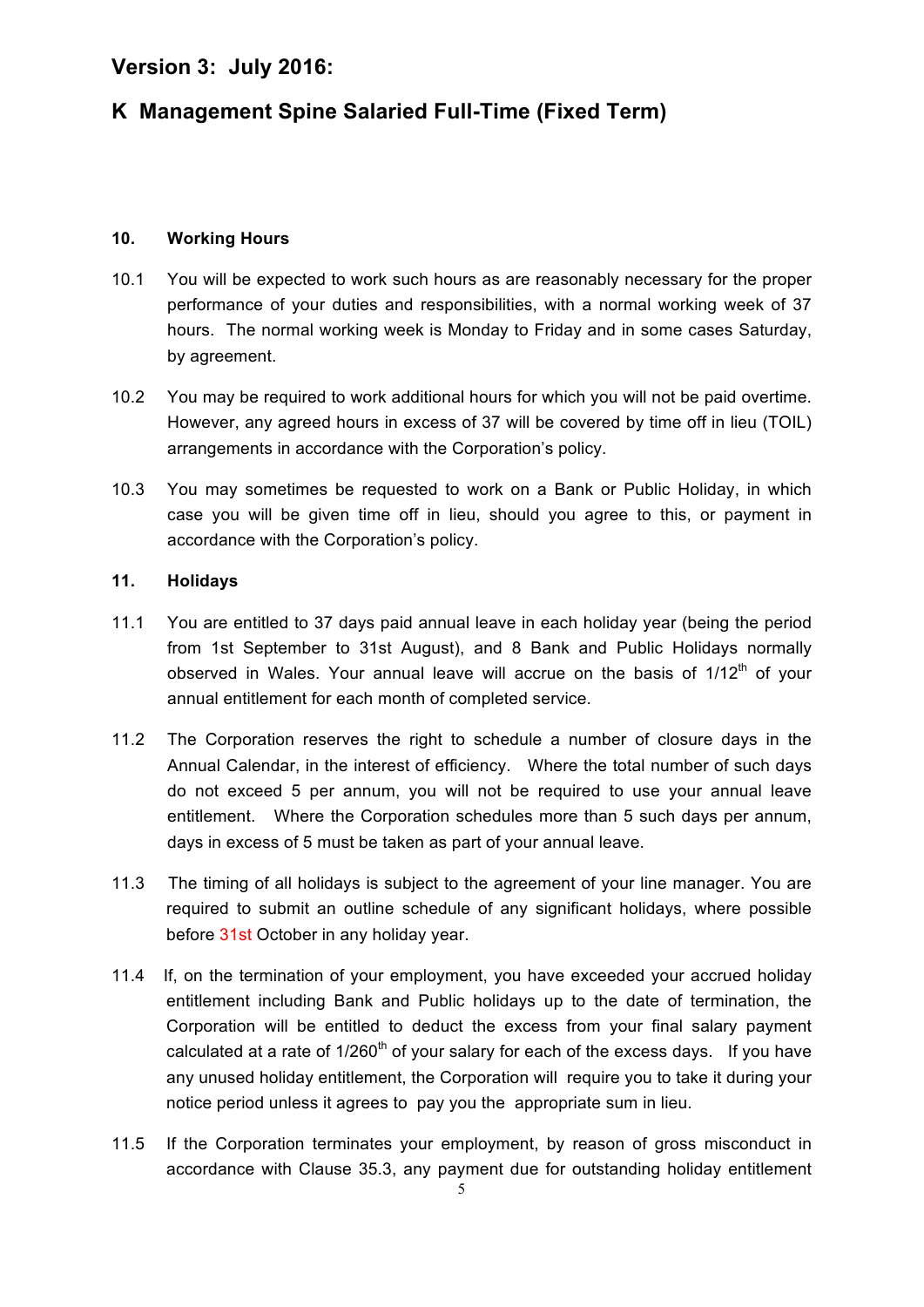# **K Management Spine Salaried Full-Time (Fixed Term)**

shall be limited to your statutory entitlement under the Working Time Regulations 1998. Any paid holidays (including Bank and Public holidays) taken shall be deemed first to have been taken in satisfaction of that statutory entitlement.

- 11.6 If either party has served notice to terminate the appointment, the Corporation may require you to take any outstanding holiday entitlement during the notice period. Any outstanding holiday entitlement shall be deemed to be taken during any period of garden leave under Clause 35.4
- 11.7 Holiday entitlement for one holiday year cannot be taken in subsequent holiday years unless otherwise agreed by the Principal. In some exceptional cases up to 5 days may be rolled forward, but only with the agreement of the Principal. Failure to take holiday entitlement in the appropriate holiday year will lead to forfeiture of any accrued holiday without any right to payment in lieu thereof*.*
- 11.8 If you are not able to take holiday entitlement due to sickness, accrual of holiday entitlement will be restricted to 28 days pursuant to the statutory requirements of the Working Time Regulations 1998 which will be paid in lieu (on termination of employment only) or carried over by agreement with Corporation's Human Resources on receipt of confirmation from your G.P.

#### **12. Expenses**

Expenses which you incur in the proper performance of your duties will be reimbursed by the Corporation providing that they have been approved in advance by your line manager and are matched by signed and approved receipts in accordance with the Corporation's Financial Regulations which can be obtained from [INSERT LOCATION].

#### **13. Pension**

#### *Either:-*

You will automatically become a member of the Teachers' Pension Scheme (TPS) subject to its terms and conditions from time to time in force. You may elect to opt out of the scheme at any time. Further details may be obtained from the TPS. The TPS is contracted out of the State Earnings Related Pension Scheme. It follows that as a member of the TPS a contracting out certificate under the Social Security Pensions Act 1975 will be in force in respect of your employment. If you opt out of the TPS, the Corporation is still obliged to comply with the employer duties under Part 1 of the Pensions Act 2008 and it will automatically enrol or re-enrol you into a Pension scheme as and when required by law.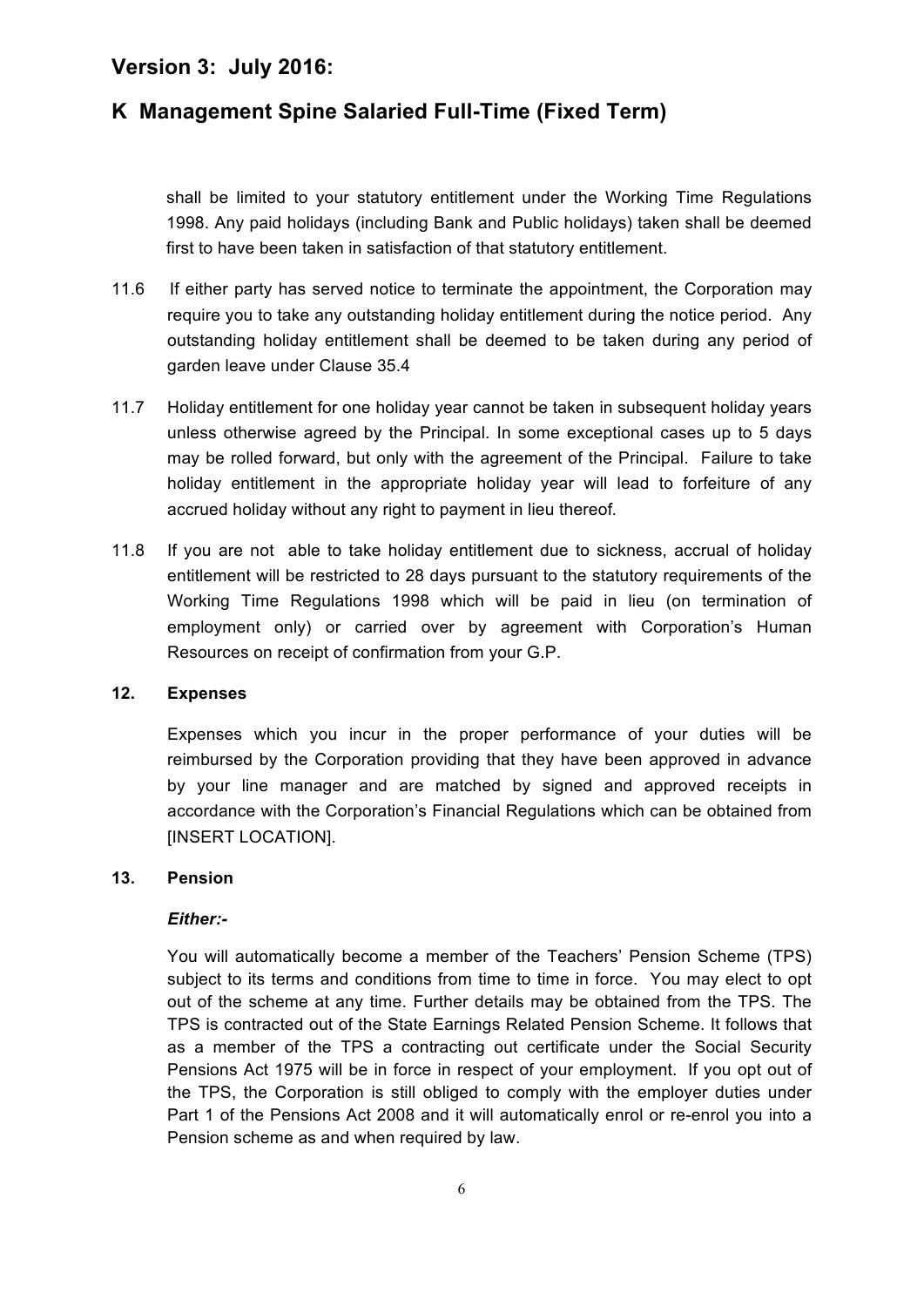# **K Management Spine Salaried Full-Time (Fixed Term)**

#### *Or:-*

You will automatically become a member of the Local Government Pension Scheme (LGPS) subject to its terms and conditions from time to time in force. You may elect to opt out of the scheme at any time. Further details may be obtained from the LGPS. If you opt out of the LGPS, the Corporation is still obliged to comply with the employer duties under Part 1 of the Pensions Act 2008 and it will automatically enrol or re-enrol you into a Pension scheme as and when required by law.

#### **14. Deductions**

For the purposes of the Employment Rights Act 1996, you hereby authorise the Corporation to deduct from your salary or any other payments due to you any agreed sums due from you to the Corporation, including any overpayments, loans or advances made to you by the Corporation. You will be provided with a deduction schedule accordingly.

#### **15. Sickness**

- 15.1 If you are absent from work due to sickness or injury, you may be eligible to receive sick pay in accordance with the Corporation's Sickness Policy. Further details in respect of sickness may be obtained from [INSERT LOCATION]
- 15.2 The payment of sick pay is subject to your compliance with the Corporation's rules for the notification and verification of sickness absence, which are set out in the Sickness Policy.
- 15.3 The Corporation has the right to require you to attend a medical examination by a doctor or occupational health specialist nominated by the Corporation, in particular but not limited to circumstances where you are absent on long term sickness. The Corporation reserves the right to cease to make payments of sick pay in the event that you repeatedly fail to attend at such an appointment having been requested to do so, without reasonable justification.
- 15.4 If you receive compensation following an injury or accident which occurred outside work for loss of earnings, you will be required to repay to the Corporation compensation paid for such loss of earnings, up to the value of sick pay received less your statutory entitlement.

#### **16. Maternity Leave**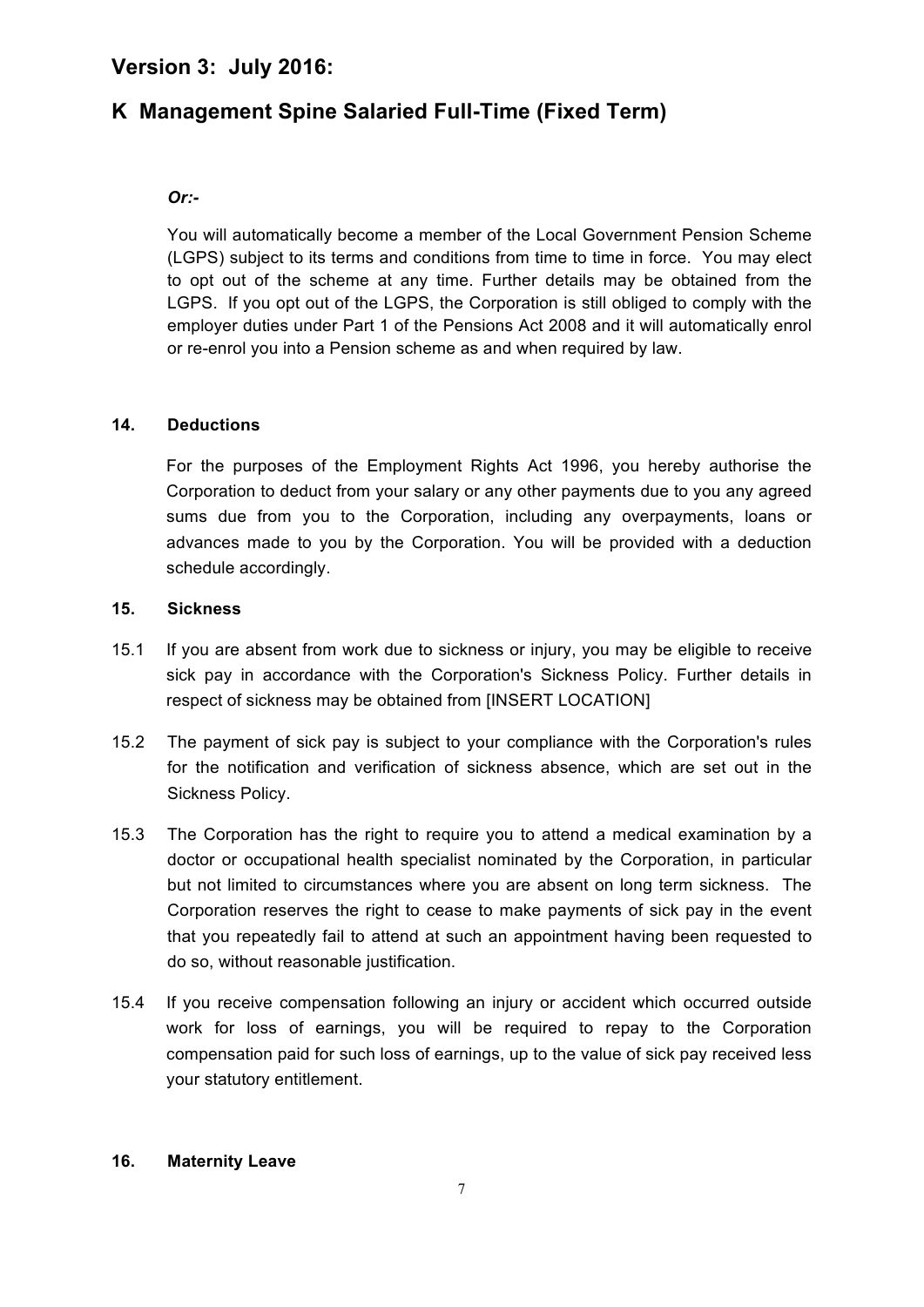# **K Management Spine Salaried Full-Time (Fixed Term)**

If you become pregnant, you will be eligible to take maternity leave and may qualify for employer and/or statutory maternity pay. Full details of the Corporation's Maternity Policy and the procedures with which you must comply in order to exercise your rights under it are available from [INSERT LOCATION].

#### **17. Paternity Leave**

Where your Spouse/Partner becomes pregnant, you will be eligible to take paternity leave and receive paternity pay. Full details of the Corporation's Paternity Leave Policy and the procedures with which you must comply in order to exercise your rights under it are available from [INSERT LOCATION].

#### **18. Parental Leave**

You will be entitled to take parental leave in accordance with the Maternity and Parental Leave Regulations 1999, as amended, or alternatively in accordance with any policy or procedure on this subject which has been adopted by the Corporation. Further details in respect of parental leave may be obtained from [INSERT LOCATION].

#### **19. Adoption Leave**

If you adopt a child, you may be eligible to take adoption leave and receive adoption pay. Full details of the Corporation's Adoption Policy and the procedures with which you must comply in order to exercise your rights under it are available [INSERT LOCATION].

#### **20. Health and Safety**

The Corporation recognises and accepts its responsibilities as an employer to ensure, so far as is practicable, the health, safety and welfare of all its employees. A copy of the Health and Safety Policy, subject to amendment from time to time, can be obtained from [INSERT LOCATION]. You are responsible for familiarising yourself with the policy and adhering to the health and safety rules in the workplace.

#### **21. Exclusivity of Service**

- 21.1 You are required to devote your time, full attention and abilities to your duties during your contracted working hours and to act in the best interests of the Corporation at all times.
- 21.2 Written permission by the Principal or nominee must be given before entering into any agreement to undertake any paid activity or employment on behalf of another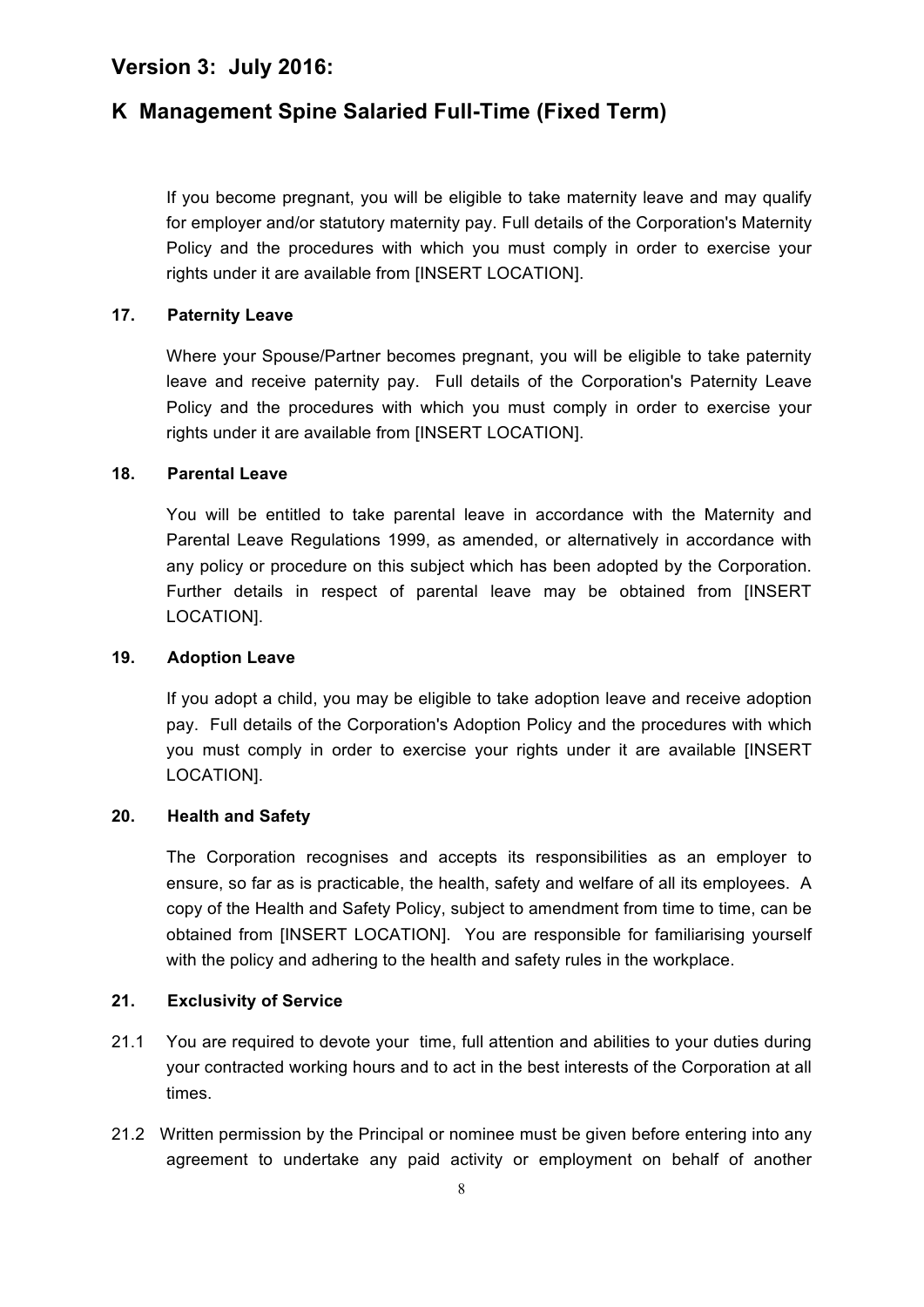# **K Management Spine Salaried Full-Time (Fixed Term)**

organisation or person. This includes any such paid activity or employment that commenced before your employment under this contract.

21.3 Where paid leave of absence is granted to undertake activity for another organisation, any payment (expenses exempt) received in respect of that activity must be transferred to the Corporation.

#### **22. Confidentiality**

- 22.1 You shall not either during your employment (except in the proper performance of your duties), nor at any time after its termination, use for your own purposes (or for any purposes other than those of the Corporation) or divulge to any person, corporation, company or other organisation whatsoever any confidential information belonging to the Corporation or to any Subsidiary or relating to its or their affairs or dealings which may come to your knowledge during your employment. This restriction shall cease to apply to any information or knowledge which may come into the public domain after the termination of your employment, other than as a result of unauthorised disclosure by you or by any third party. The Trade Union and Labour Relations (Consolidation) Act 1992 (TULR(C)A 1992) requires employers to disclose information for the purposes of collective bargaining to accredited representatives of recognised trade unions. This restriction shall not apply to any use or disclosure authorised by the Corporation or required by law or in furtherance of a legitimate trade union activity.
- 22.2 Confidential information shall include (but shall not be limited to) the following:
	- (a) Information concerning the services offered or provided by the Corporation or any Subsidiary including the names of any persons, companies or other organisations to whom such services are provided, their requirements and the terms upon which services are provided to them (save that such information shall not be regarded as confidential once it has been published in any prospectus or other document which is available to members of the public);
	- (b) The Corporation's marketing strategies and business plans or those of any Subsidiary and the marketing strategies and business plans of other corporations or governing bodies involved in collaborative partnerships if appropriate;
	- (c) Any information relating to a proposed reorganisation, expansion or contraction of the Corporation's activities (or those of any Subsidiary)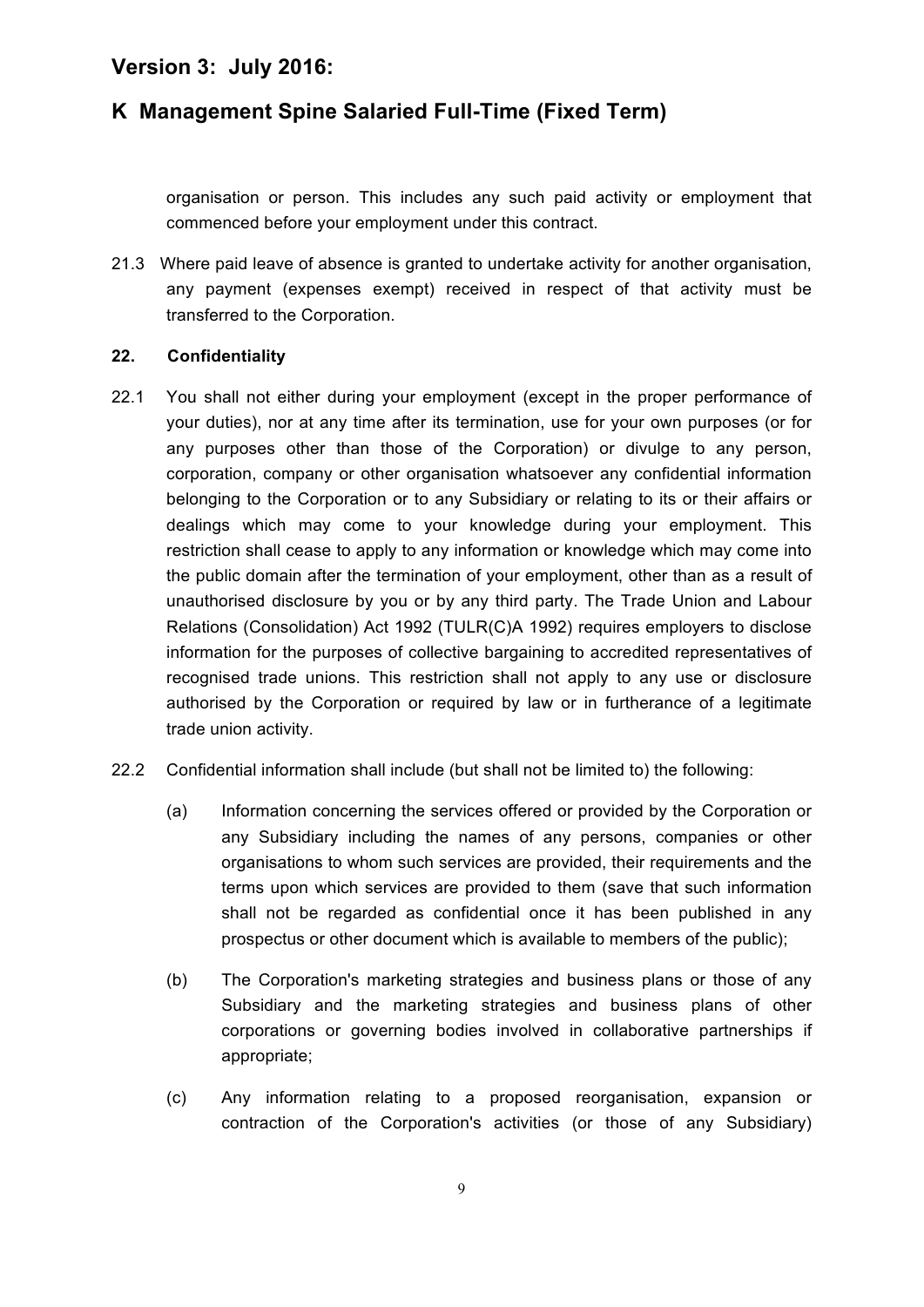# **K Management Spine Salaried Full-Time (Fixed Term)**

including any such proposal which also involves the activities of any other corporation or organisation;

- (d) Financial information relating to the Corporation or any Subsidiary (save to the extent that such information is included in published audited accounts);
- (e) Details of:
	- (i) Employees of the Corporation or any Subsidiary, the remuneration and other benefits paid to them and their experience, skills and aptitudes and/or
	- (ii) Any arrangements for the supply of personnel to the Corporation or any Subsidiary by a third party provider;
- (f) Any information which you have been told is confidential or which you might reasonably expect to be confidential;
- (g) Any information which has been given to the Corporation or any Subsidiary in confidence by students or other persons, companies or organisations.
- 22.3 Notwithstanding the above, the Corporation affirms that professional staff have freedom within the law to question and test received wisdom relating to academic matters, and to put forward new ideas, and controversial or unpopular opinions about academic matters without placing themselves in jeopardy or losing the jobs and privileges they have at the Corporation.
- 22.4 All records, documents and other papers (together with any copies or extracts thereof) made or acquired by you in the course of your employment shall be the property of the Corporation and must be returned to it upon request on the termination of your employment.
- 22.5 Nothing in this contract, and in particular this Clause 22, is intended to prejudice your rights in relation to any protected disclosure under the meaning of Section 43A of the Employment Rights Act 1996, as amended from time to time ( Whistleblowing).
- 22.6 Any request received by you under the Freedom of Information Act 2000 will be forwarded to [your Line Manager/HR Department/Information Officer] for consideration. Under no circumstances should you respond to such a request directly.

#### **23. Data Protection**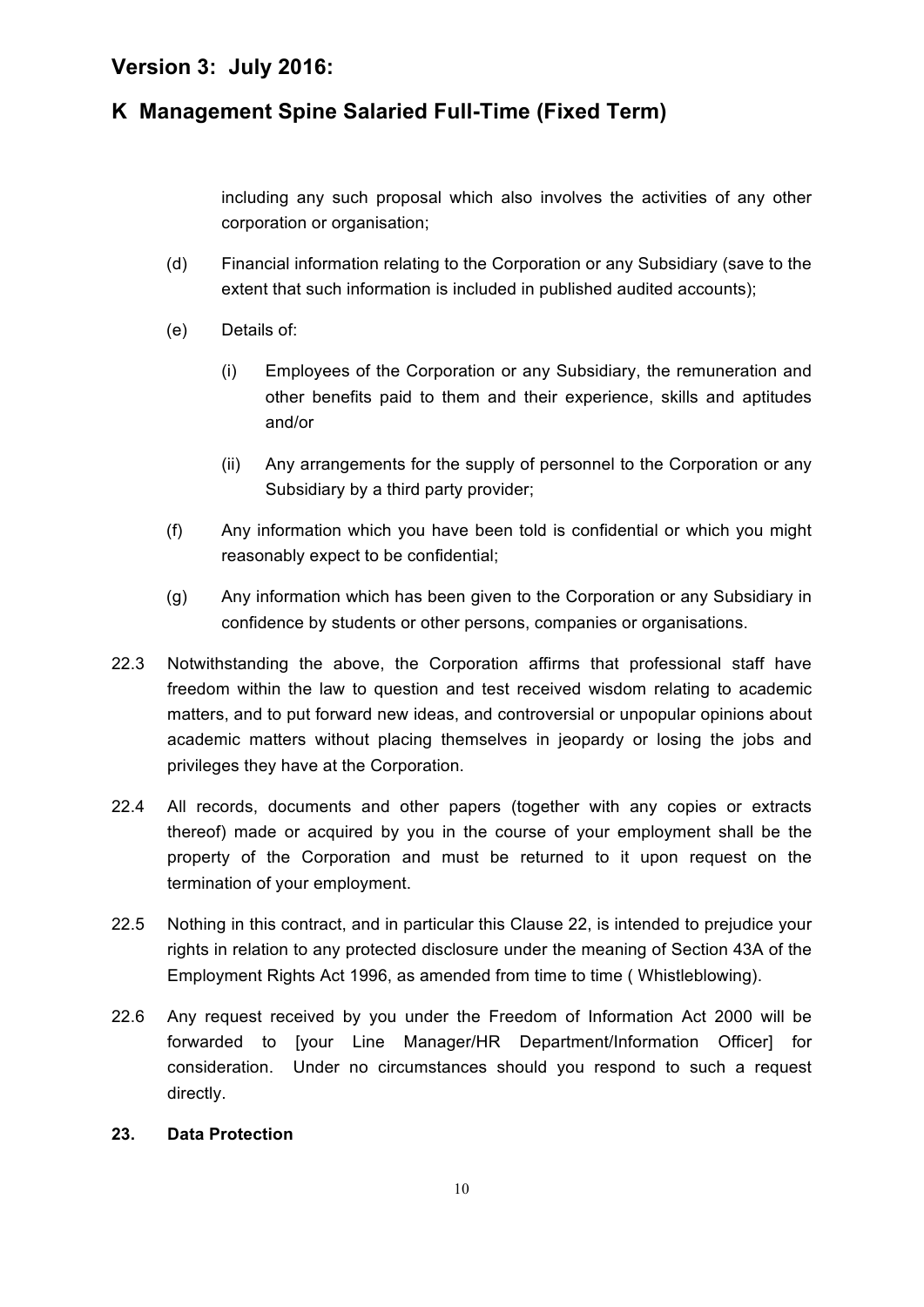# **K Management Spine Salaried Full-Time (Fixed Term)**

You agree to abide by the Corporation's Data Protection Policy available at [INSERT LINK] as amended from time to time and the provisions of the Data Protection Act 1998 when handling personal data in the course of employment including personal data relating to any employee, student, client, supplier or agent of the Corporation or any subsidiary.

#### **24. Copyright**

- 24.1 The copyright in all records, documents and course materials produced or made by you in the course of your employment after your appointment to the Corporation , shall belong to the Corporation.
- 24.2 The copyright of any work or design compiled, edited or otherwise brought into existence by you as a scholarly work for the purposes of furthering your professional career shall belong to you. "Scholarly work" includes items such as books, contributions to books, articles and conference papers, and shall be construed in the light of the common understanding of the phrase in further and higher education.

#### **25. Grievances**

- 25.1 If you have a grievance relating to your employment, you are entitled to invoke the Corporation's Grievance Procedure which is available from [INSERT LOCATION].
- 25.2 You may from time to time be required to participate in some capacity in an employee grievance.

#### **26. Disciplinary Procedures**

- 26.1 The Corporation expects reasonable standards of performance and conduct from its employees. Details of the Corporation's Procedures can be found at [INSERT LOCATION] together with the Staff Code of Conduct.
- 26.2 You may from time to time be required to participate in some capacity in a disciplinary procedure.

#### **27. Capability Procedures**

The Corporation has procedures in place designed to assist and encourage all employees to achieve and maintain standards of job performance. The aim is to ensure consistent and fair treatment for all and to assist any employee who is considered to be experiencing difficulties in performing satisfactorily the duties required of the post to which s/he was appointed. Details of the Corporation's Procedures can be found at [INSERT LOCATION]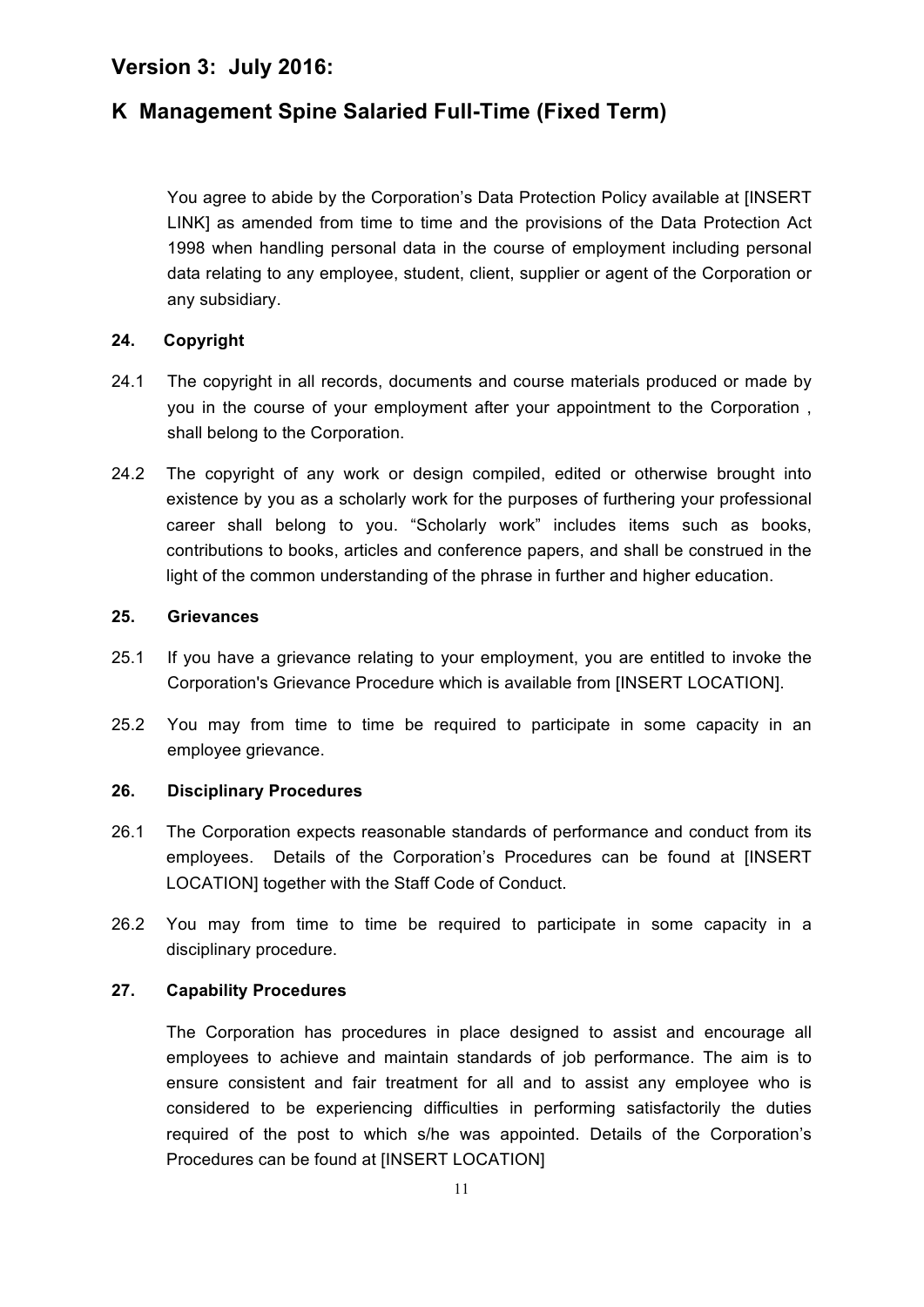# **K Management Spine Salaried Full-Time (Fixed Term)**

#### **28. Protected Disclosures - Whistleblowing**

If you have concerns regarding activities including but not limited to malpractice, fraud or corruption within the Corporation and /or any of its subsidiaries you should refer to the Corporation's Whistleblowing Policy which can be found at [INSERT LOCATION] to assist you in raising your concerns.

#### **29. Safeguarding Children and Adults**

The Corporation has policy and procedures in place which set out the statutory safeguarding responsibilities of Further Education Colleges, as well as good practice recommendations, in relation to children and adults. All employees are required to adhere to the Corporation's Safeguarding Policy and associated procedures and guidance, which may be varied by the Corporation from time to time. Details can be found at [INSERT LOCATION].

#### **30. Social Networking**

You should be aware that the internet is provided primarily for business use. The Corporation recognises that many employees use the internet, including social media for personal and business purposes. You should therefore have due regard to the Corporation's Social Media and/or Email Policy and/or Acceptable Usage Policy when using the internet including social media for personal and business purposes.

#### **31. Monitoring of Telecommunications**

In accordance with the Corporation's policies, the Corporation has the right to monitor any and all aspects of its telephone and computer systems that are made available to you and to monitor, intercept and/or record any communications made by you, including any type of telephone, e-mail or Internet communications, for any purposes authorised under the Telecommunications (Lawful Business Practice) (Interception of Communications) Regulations 2000 and any amending or supplementary legislative or regulatory requirements.

#### **32. Criminal Acts**

In the event that you are under caution, arrested, charged with, and/or convicted of, a criminal act, you will advise the Corporation's Human Resources Department immediately. Failure to do so may result in disciplinary action.

#### **33. Anti-Bribery and Corruption**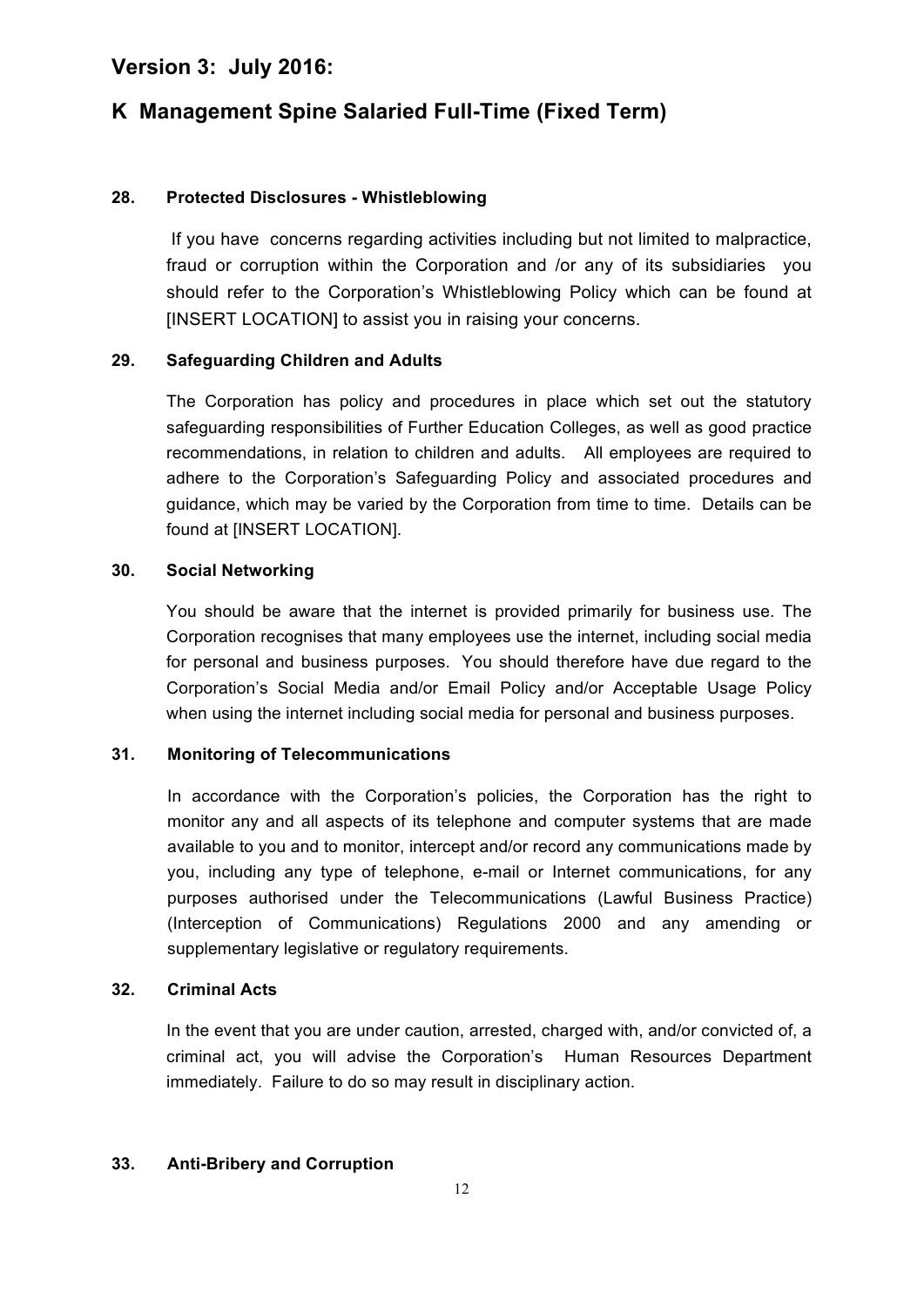# **K Management Spine Salaried Full-Time (Fixed Term)**

- 33.1 Every employee and individual acting on the Corporation's behalf is responsible for maintaining the Corporation's reputation and for conducting their duties honestly and professionally. In accordance with this, you are required to adhere to the Corporation's Anti-Bribery Policy. Details can be found at [INSERT LOCATION].
- 33.2 You agree that you will report any suspicious conduct that may amount to a bribe being offered, promised, given, requested or accepted (either involving you or another employee or person acting for, or on behalf of, the Corporation) immediately to the relevant individuals within the Corporation in accordance with the Anti-Bribery Policy.

#### **34. Trade Union Membership**

- 34.1 You have the right to belong to a trade union of your choice. The following trade union[s] are currently recognised by the Corporation: [ENTER TU DETAILS AND RELEVANT BARGAINING GROUP].
- 34.2 The Corporation will provide information to the recognised trade unions to allow them to organise within the college. Your details will be provided unless you notify us, in writing, that you do not wish your name to be provided**.**

#### **35. Termination of Employment**

- 35.1 After the successful completion of any probationary period, the Corporation may terminate your employment by giving you in writing whichever is the greater of:
	- (a) 3 months' notice
	- (b) one weeks' notice for each year of service, up to a maximum of twelve weeks' notice.
- 35.2 You may terminate your employment at any time by giving the Corporation 3 months' notice in writing
- 35.3 The Corporation may terminate your employment without notice or without compensation in lieu of notice if you are found guilty of gross misconduct.
- 35.4 During any period of notice of termination (whether given by you or the Corporation), the Corporation shall be under no obligation to assign any duties to you and shall be entitled to exclude you from its premises ("garden leave"), although this will not affect your right to receive your normal salary and other contractual benefits. If you are required to take '"garden leave" during the notice period, Clause 21 shall continue to apply.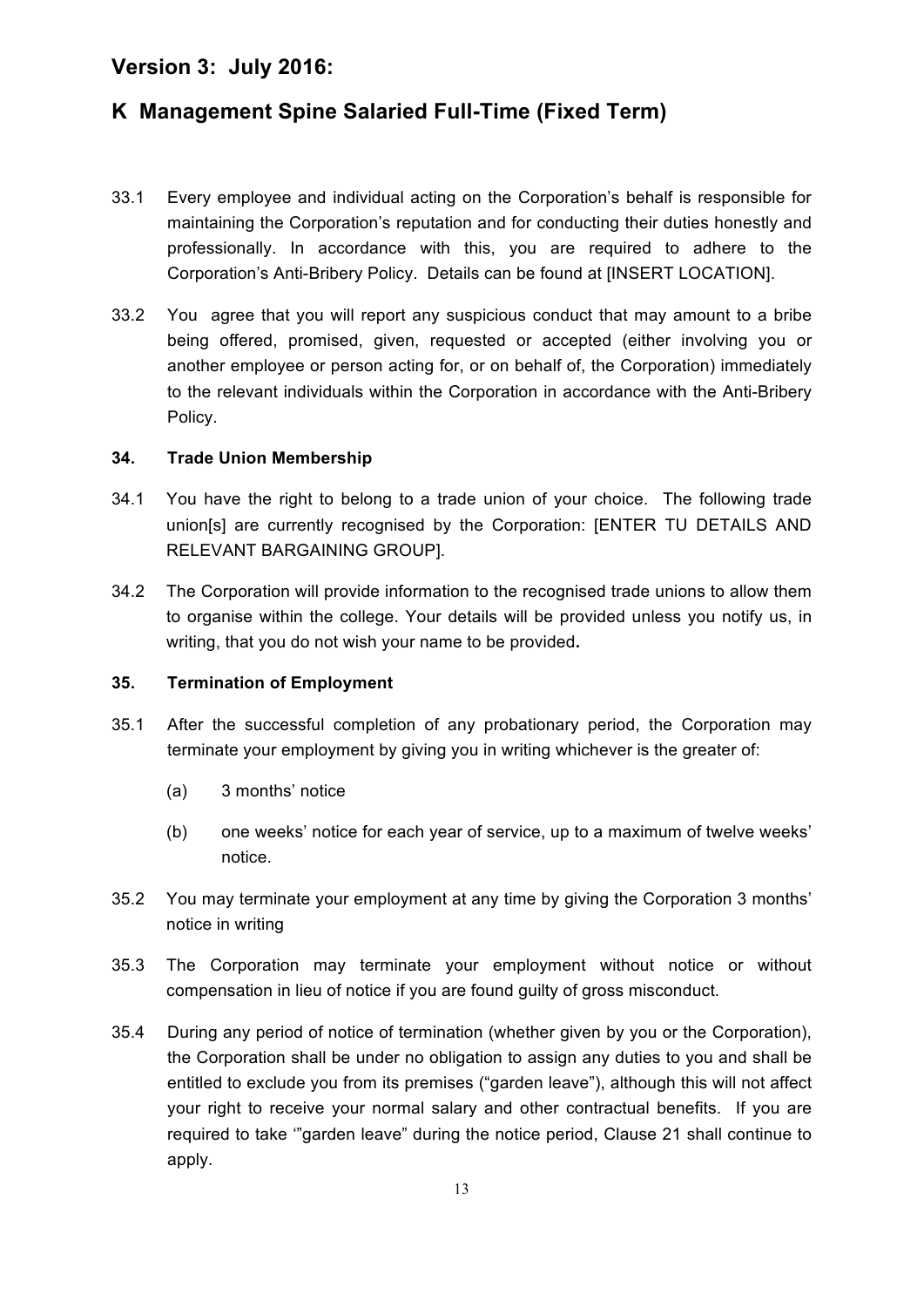# **K Management Spine Salaried Full-Time (Fixed Term)**

35.5 Your employment will terminate automatically upon the date specified in Clause 1.

#### **36. Return of Corporation Property**

- 36.1 Upon the termination of your employment (for whatever reason) you hereby agree to return to the Corporation all [documents, student work, IT equipment, books, office equipment, keys, security passes, credit cards, college car *– delete/amend as appropriate*] and any other property belonging to the Corporation. This includes all documents and information whether stored electronically or as hard copy.
- 36.2 All Corporation property must be returned no later than your last date of employment with the Corporation. You are also required to return to the Corporation any college property that may come into your possession after your employment ends.
- 36.3 It is your responsibility to return Corporation property. With reference to Clause 14, (Deductions) you hereby agree that any failure to return such property will entitle the Corporation to withhold the whole or any part of any wages due to you from the Corporation up to the second hand replacement cost of the non-returned property. The Corporation reserves the right to issue legal proceedings against you in the event that it is unable to recover, by way of a withholding of salary a sum representing up to the second hand replacement cost of the property which is unreturned.

#### **37. Collective Agreements**

National collective agreements which are currently in existence (as set out in Appendix 1) are expressly incorporated into this contract. These agreements may be varied from time to time following negotiations with the recognised trade unions through the Wales Negotiations Committee Further Education (WNCFE).

#### **38. Prior and subsequent agreements**

- 38.1 This Contract of Employment and Collective Agreements listed in Appendix 1 are in substitution for any previous letters of appointment or contracts of employment.
- 38.2 Any changes in the terms and conditions of employment applicable to staff appointed by the Corporation on the terms and conditions set out herein, which may be agreed after the date of this Contract between the Corporation and any trade unions recognised by the Corporation in respect of such staff, shall be incorporated automatically into your Contract of Employment.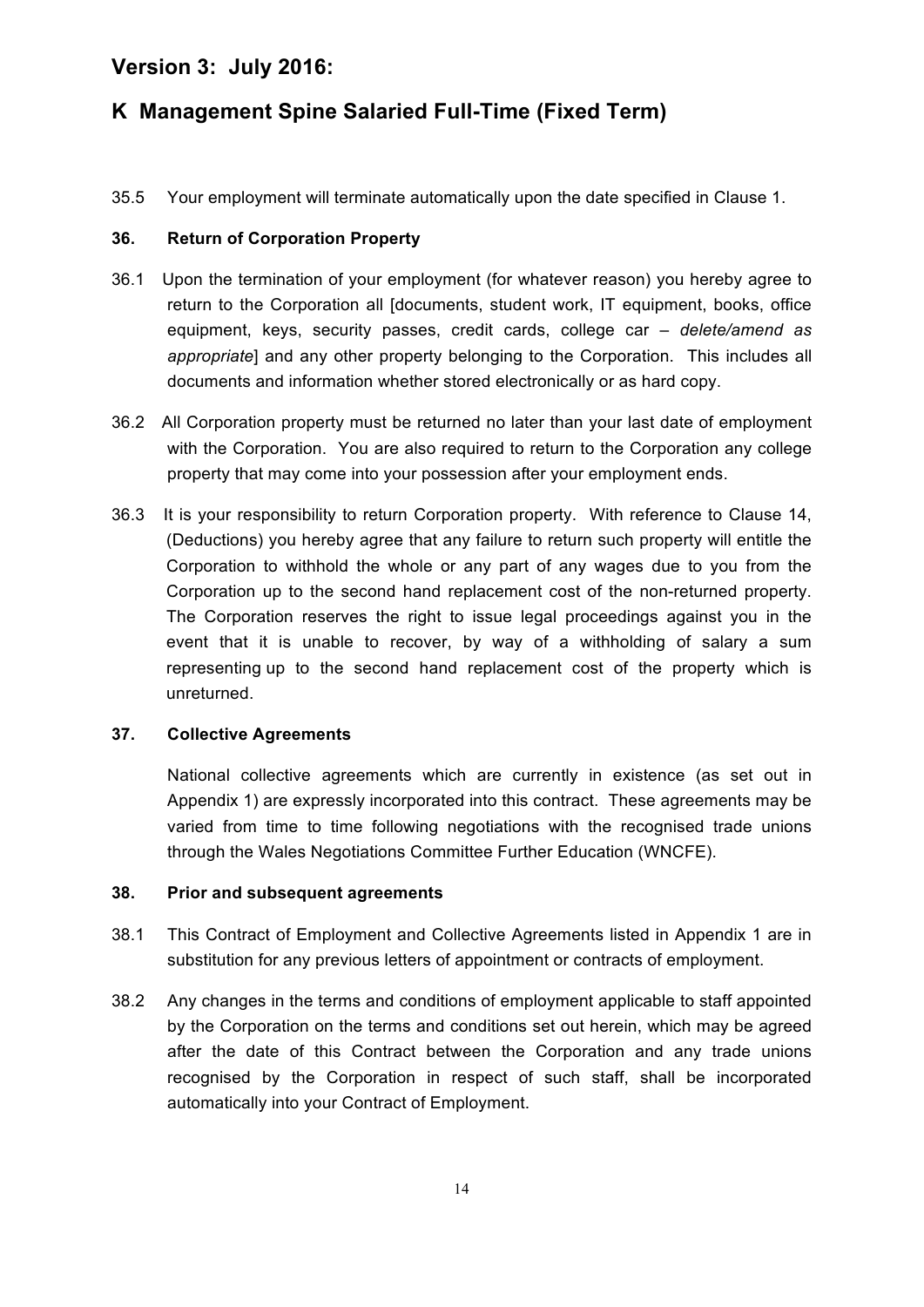# **K Management Spine Salaried Full-Time (Fixed Term)**

38.3 Any future national collective agreements reached after the date of this contract through the WNCFE will be expressly incorporated into this contract in accordance with the procedures set out in the National Recognition Agreement.

#### **39. Interpretation**

In this contract "Subsidiary" means any company, association, society or other entity directly or indirectly controlled by the College, for which purpose 'control' means either ownership of more than 50% of the voting share capital (or equivalent right of ownership) of such company, association, society or other entity or power to direct its policies and management whether by contract, statute or otherwise.

#### **40. Applicable Law**

English and Welsh law shall apply to this Contract and the parties to this Contract submit to the jurisdiction of the courts of England and Wales.

#### **41. Reporting cases of misconduct or professional incompetence**

- 41.1 It is a statutory requirement for the Corporation to refer information to the Disclosure and Barring Service when an employee has been removed from regulated activity because the Corporation believes s/he has engaged in relevant conduct, or posed a risk of harm to children or vulnerable adults, or when an employee leaves their post in circumstances where they would or might otherwise have been removed because they harmed, or posed a risk of harm to a child or vulnerable adult.
- 41.2 In accordance with the Education (Supply of Information) (Wales) Regulations 2009 the Corporation will report to the General Teaching Council for Wales (or any successor body formed to monitor professional standards within the FE Sector), cases of misconduct, professional incompetence or conviction of a relevant offence of a registered teacher or member of staff, which results in the Corporation ceasing to engage the services of the person.

#### **42. Education Workforce Council (EWC)**

You are required to be registered by the EWC. You are therefore subject to the rules and regulations of this body.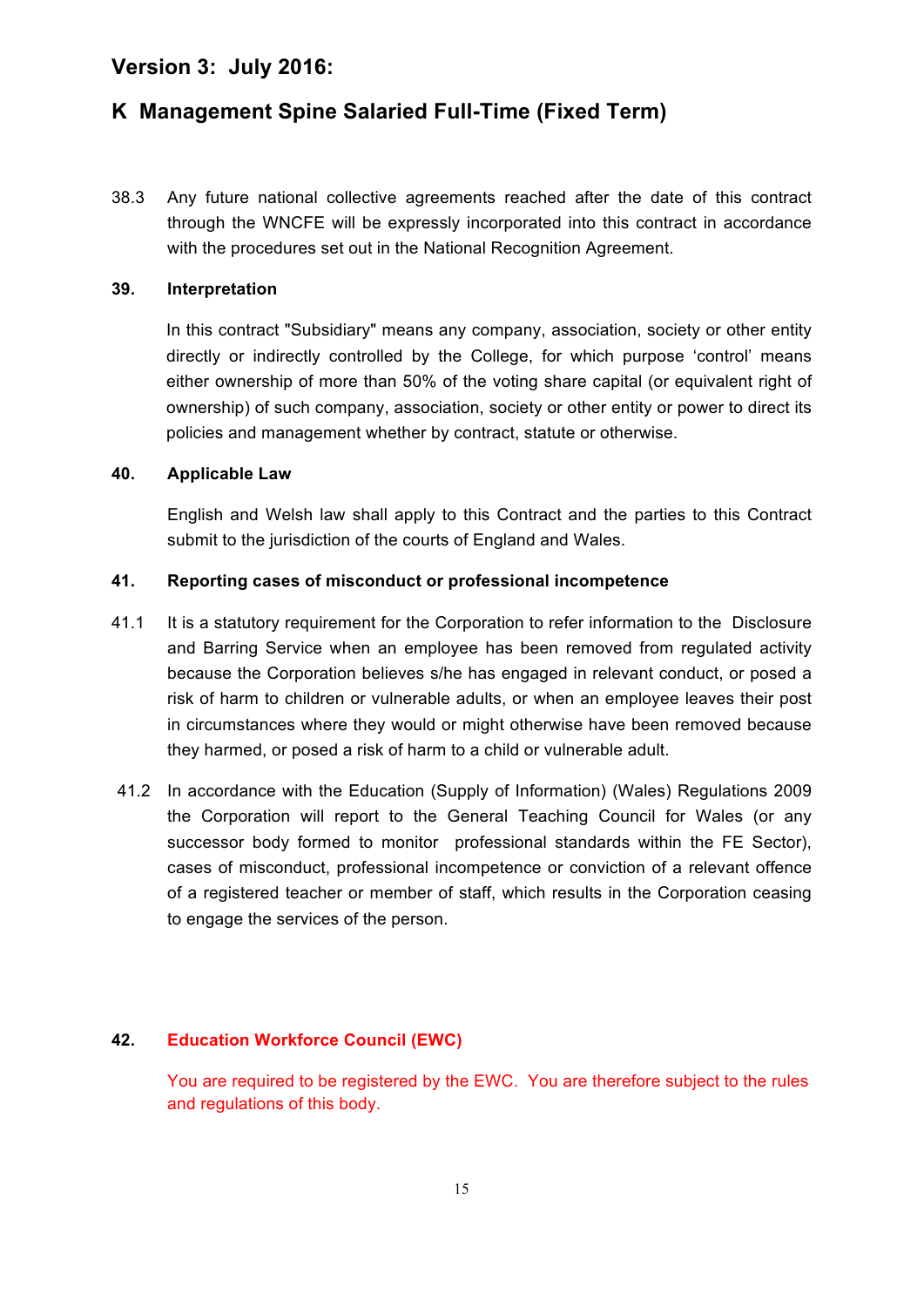# **K Management Spine Salaried Full-Time (Fixed Term)**

#### **43. Post Termination Restrictions**

Either :

There are no Post Termination Restrictions for this post.

OR

The Post Termination Restrictions are set out in Appendix 2.

#### **Declaration**

I hereby confirm my agreement to the terms and conditions set out above. Signed : ............................................................. Date ……………………….. (Name of Employee) Signed : ...........................................................… Date …………………………..

(For and on behalf of the Corporation)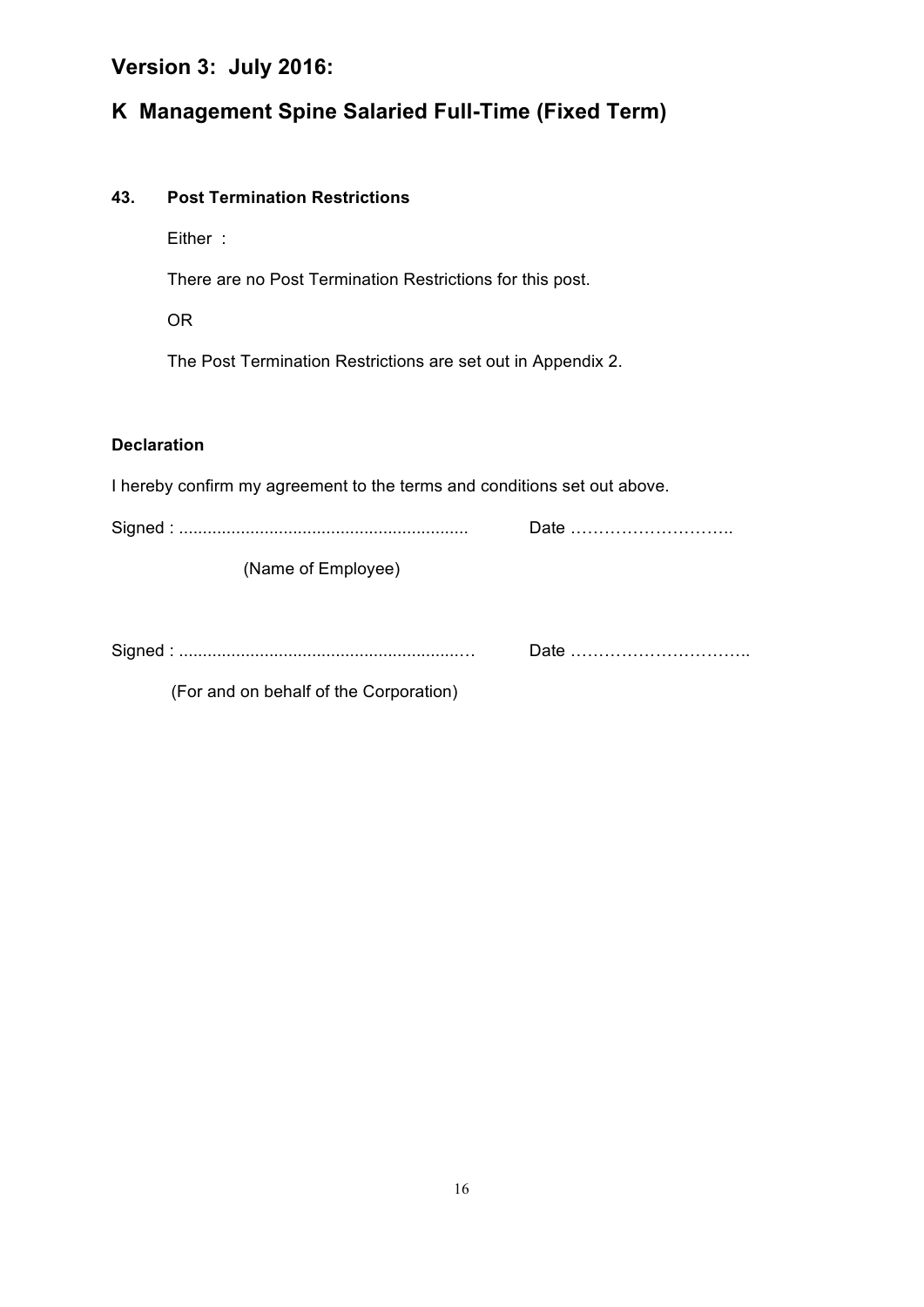# **K Management Spine Salaried Full-Time (Fixed Term)**

# **Appendix 1 – Collective Agreements**

None applicable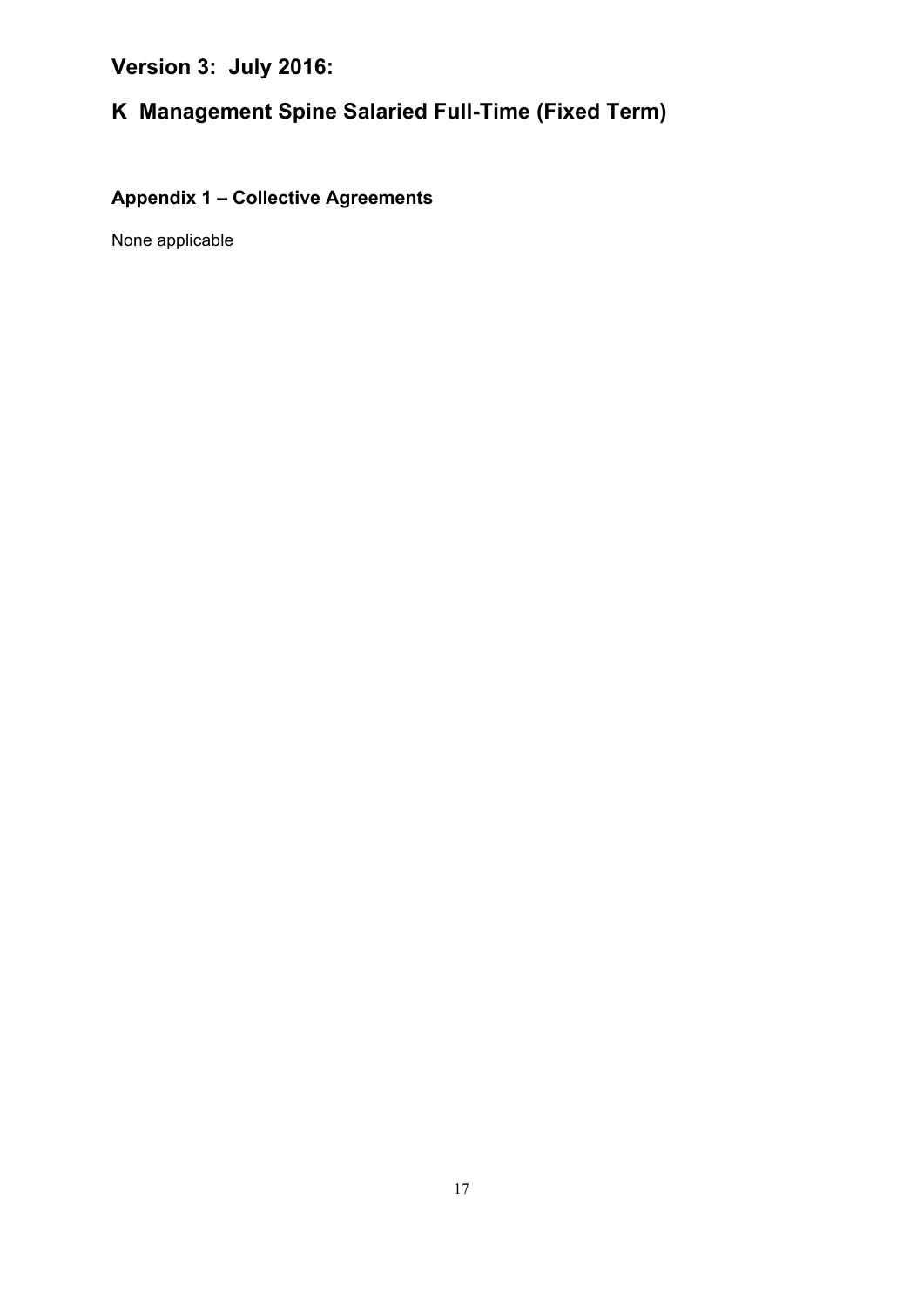# **K Management Spine Salaried Full-Time (Fixed Term)**

### **Appendix 2**

#### **1 Post-termination Restrictions**

- 1.1 For the purposes of Clause 1.2 below, the following words shall have the following meanings:
	- (a) "Client" shall mean any person, corporation, company or other organisation to whom or which the Corporation supplied services during the twelve months preceding the Termination Date and with whom or which, during such period, you had personal dealings in the course of your employment but shall exclude any such person who was enrolled as a student on a publicly funded course with the Corporation and any such organisation which distributes public funds for education and training purposes;
	- (b) "Restricted Services" shall mean any services which are the same as or similar to any services supplied by the Corporation with which your duties were concerned or for which you were responsible during the twelve months immediately preceding the Termination Date;
	- (c) "Termination Date" shall mean the date of termination of your employment.
- 1.2 You hereby undertake that you will not during a period of twelve months immediately following the Termination Date without the prior written consent of the Corporation whether by yourself, through your employees or agents or otherwise howsoever and whether on your own behalf or on behalf of any other person, corporation, company or other organisation, directly or indirectly:
	- (a) solicit business from or canvass any Client if such solicitation or canvassing is in respect of Restricted Services;
	- (b) supply Restricted Services to any Client;
	- (c) solicit or induce or endeavour to solicit or induce any person who is on the Termination Date employed by the Corporation in a managerial capacity or as a member of its academic staff to cease working for or providing services to the Corporation, whether or not any such person would thereby commit a breach of contract;
	- (d) employ or otherwise engage in the supply of Restricted Services to any Client any person who is on the Termination Date, or was during the twelve months preceding the Termination Date, employed by the Corporation in a managerial capacity or as a member of its academic staff.